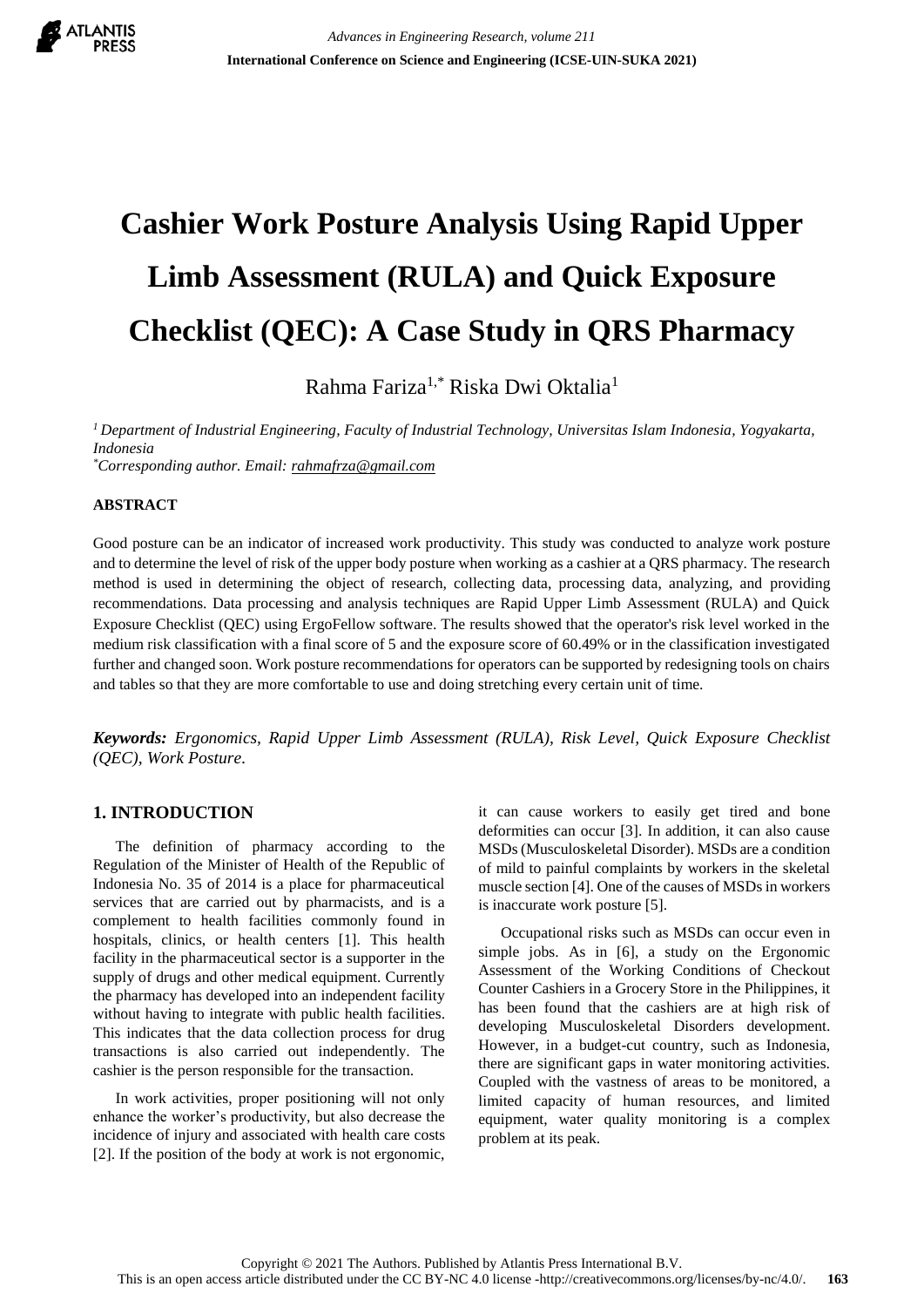Another study about musculoskeletal as in [7], researching cashiers to find out the correlation between ergonomic analysis and their work stations using RULA. It was found that there was pain felt in the neck, shoulders, wrists/hands, lower and upper back. The score obtained is 6, which requires detailed investigation and short-term changes. In addition, musculoskeletal injuries are associated with ergonomic risks at work stations.

QRS Pharmacy is one of the pharmacies in Yogyakarta. One of the workers is a female cashier as a respondent who serves drug sales transactions, records transactions, packaging, and helps provide information about products to consumers. In an 8-hour workday, the cashier does her job mostly sitting down. So that the parts of the body that are actively working are only the upper part, such as the arms, hands, and back. Based on observations by researchers, it was found that the respondent's body posture was not quite right, namely bending. If this is done for a long time and continuously, it can cause complaints of pain due to poor blood circulation.

Based on the complaints of pain that can decrease the worker's productivity, efficiency, and effectiveness, the further research is needed to analyze work postures. The method that can be used according to the problem is RULA (Rapid Upper Limb Assessment) and QEC (Quick Exposure Check) so that it can determine the level of risk of upper body posture when working and know which body parts have a high risk so that appropriate recommendations can be given.

## **2. LITERATURE REVIEW**

#### *2.1. Ergonomics Risk Assessment*

Ergonomics is a science that deals with the functional characteristics of humans. Ergonomics is a science that deals with the nature, abilities, and limitations of humans in designing work systems so that people can work well on the system and achieve work goals effectively, safely, and comfortably [8]. Risk assessment in accordance with ergonomic standards is important in the workplace for employees to identify risks that may occur and prevent these risks [9]. Risk identification can help workers protect themselves and prevent risks as early as possible, provide a safer workplace, and increase productivity levels.

#### *2.2. Work Posture*

Good work posture is determined by the movement of the body's organs when working. Ergonomics considerations related to comfortable work postures are used to prevent complaints of pain in body parts or called CTDs (Cumulative Trauma Disorders) and also referred as Work-Related Musculoskeletal Disorders (WMSDs). CTDs are skeletal muscle injuries that increase gradually

due to repeated minor trauma due to poor working system design resulting in abnormal body movements [10]. Common CTDs include but are not limited to lower back pain, carpal tunnel syndrome, De Quervain's tenosynovitis, trigger finger, and many others [11].

#### *2.3. Workstation Design*

Work station design must be able to adjust workers in order to provide the best work performance, so that workers can work safely and produce effective and efficient work. The size of the work station can adjust the structure and to the movement of the worker's body. As in [12], study on the anthropometric measurement among four Asian countries in designing sitting and standing workstations, the anthropometric measurements were taken from Malaysian, Indonesian, Filipino, and Thai. According to the study, the height reach of a male and female Indonesian are 172 cm and 159 cm, respectively.

#### *2.4. RULA*

RULA or Rapid Upper Limb Assessment was developed by Dr. Lynn Mc Atamney and Dr. Nigel Corlett, who is an ergonomics professor at the University of Nottingham, the University of Nottingham's Institute of Occupational Ergonomics. RULA was first described in the form of an ergonomics application journal in 1993 [13]. Rapid Upper Limb Assessment is a method developed in the field of ergonomics that investigates and assesses the working position of the upper body. This method is used to take the value of work posture by taking a sample of posture from one work cycle which is considered to have a dangerous risk for workers' health, then scoring is held. Using the RULA worksheet, the evaluator will assign a score to each of the following body areas: upper arms, forearms, wrists, neck, spine and legs. After the data for each region is collected and scored, the table on the form is then used to arrange the risk factor variables to produce a single score that represents the level of risk of MSDs.

## *2.5. QEC*

QEC or Quick Exposure Check is a method for assessing occupational risks associated with muscle disorders in the workplace on the back, shoulders/arms, wrists, and neck [14]. QEC helps to prevent the occurrence of WMSDs (Work-Related Musculoskeletal Disorders), such as repetitive movements, compressive forces, incorrect posture, and duration of work [15]. This method combines the assessment of the workload from the side of the researcher and the operator or respondent. Assessment is obtained based on an explanation of the level of risk for the back, shoulders/arms, hands and wrists and neck related to a particular job, and shows whether the ergonomics intervention has been proven effective (with the score fluctuating).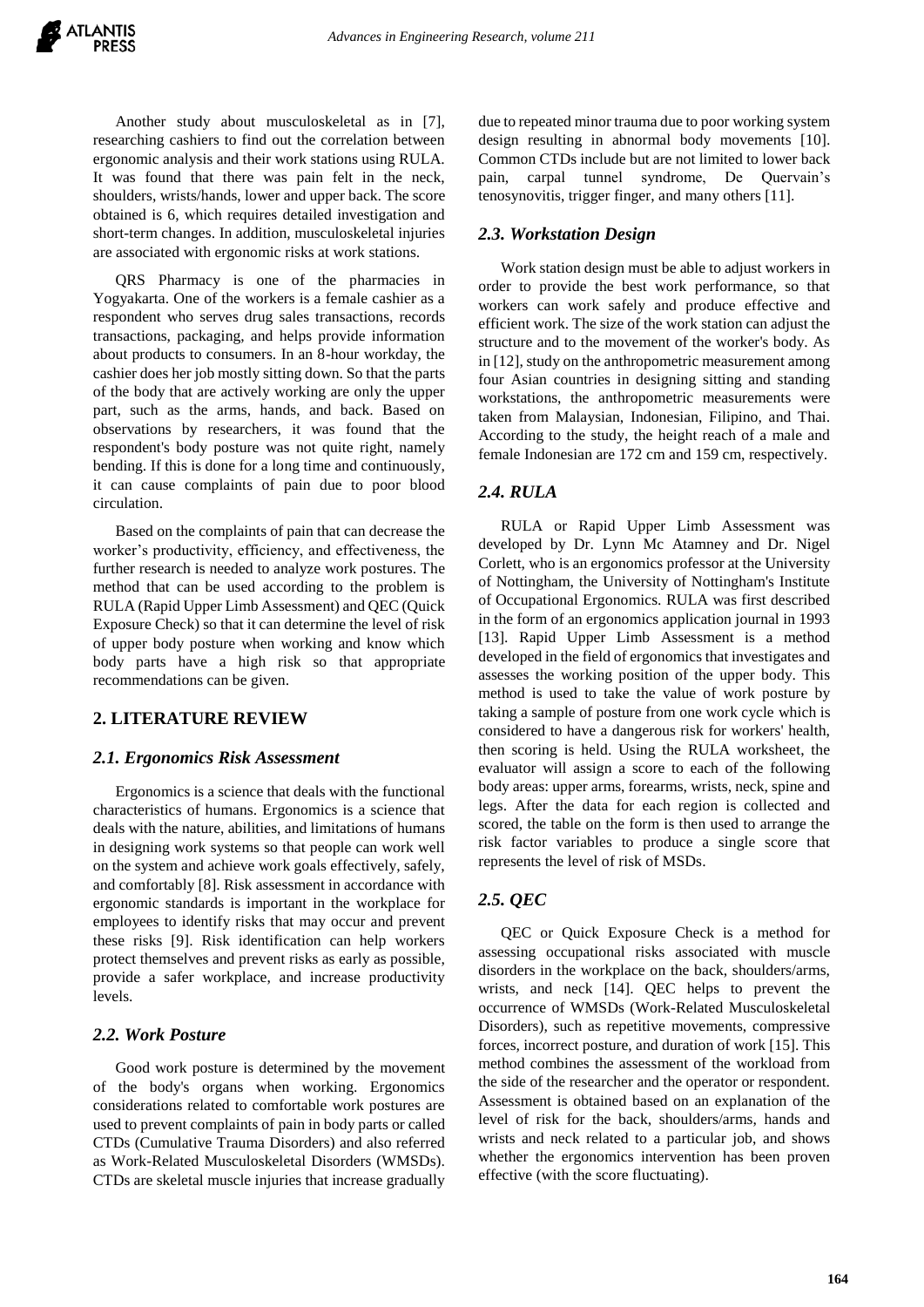

# **3. RESULT AND DISCUSSION**

# *3.1. Data Collection*

The results of the recording process of cashier activities are then angled so that work posture data is obtained from three sides, namely the right side, the left side, and the upper side are shown in Figure 1-3.



**Figure 1**. Respondents' Work Posture from the Right Side.



**Figure 2**. Respondents' Work Posture from the Left Side.



**Figure 3**. Respondent's Work Posture from the Top.

Table 1, Table 2, and Table 3 below show the angle formed by the body from the three sides.

**Table 1.** Respondents Working Posture Angle Right Side.

| No | <b>Body Segment</b> | Angle Shaped $(0)$ |
|----|---------------------|--------------------|
|    | Upper arm           | 40.59              |
|    | Forearm             | 46.03              |
|    | Wrist               | 31.27              |
|    | Neck                | 23.29              |
|    | <b>Back</b>         | 23.90              |

**Table 2.** Respondents Working Posture Angle Left Side.

| No | <b>Body Segment</b> | Angle Shaped $(0)$ |
|----|---------------------|--------------------|
|    | Upper arm           | 28.97              |
|    | Forearm             | 91.90              |
|    | Wrist               | 15.35              |
|    | Neck                | 3.09               |
|    | Back                |                    |

**Table 3.** Respondents Working Posture Angle Upper Side

| No | <b>Body Segment</b> | Angle Shaped $(0)$ |
|----|---------------------|--------------------|
|    |                     |                    |

The questionnaire data for assessing the level of risk of falling by researchers and respondents is shown in Figure 4



**Figure 4**. Assessment of Body Risk Levels.

#### *3.2. Data Processing*

From the known angle data obtained the results of the ErgoFellow analysis are shown in Figure 5.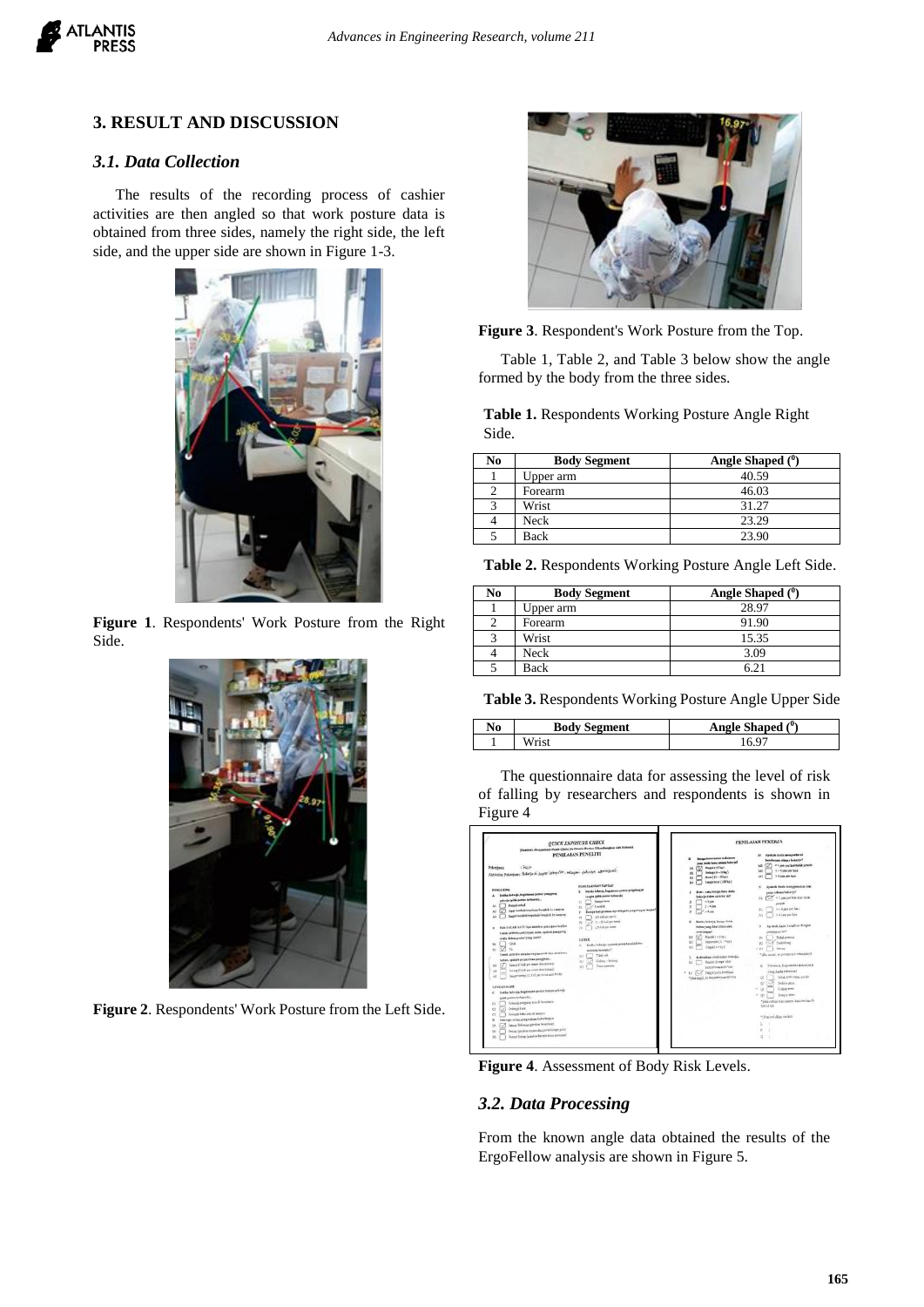**DE FLEA** 

| C. Upper Ave.<br>C. Lincoln Rate<br><b>RESULT</b> | CHOOSE A FART OF THE BODY<br>IT: Mike<br>i" Washield | $C$ . North<br>$1 - 2$ such | $1 - 1$ keep<br>and Load                                        | <b>RESULT</b>                          | 冒<br><b>MTABASE</b> | CONTROL | A<br><b><i>BUICEBALTICH</i></b> |
|---------------------------------------------------|------------------------------------------------------|-----------------------------|-----------------------------------------------------------------|----------------------------------------|---------------------|---------|---------------------------------|
|                                                   | score: 5                                             |                             |                                                                 |                                        |                     |         |                                 |
|                                                   | \$CORE                                               | <b>ACTION LEVEL</b>         |                                                                 | <b>INTERVENTION</b>                    |                     |         |                                 |
|                                                   | 5072                                                 | Đ                           | Porture is acceptable if it is not                              | santaned or repeated for long percelo. |                     |         |                                 |
|                                                   | 3 or 4                                               | š.                          | Further investigation is needed and<br>thanges may be required. |                                        |                     | SAIT    |                                 |
|                                                   | $5$ as $5$                                           |                             | lovestigation and changes are required<br>6046                  |                                        |                     |         |                                 |

**Figure 5**. RULA Processing Results.

From the known question data, the ErgoFellow analysis results are shown in Figure 6.



**Figure 6**. Exposure Score.

# *3.3. Risk Analysis*

## *3.3.1. Analysis of RULA*

From Figure 5 it is known that the operator's body posture when working, the final result is a score of 5. From the RULA risk and action table, the risk level of the respondents working is included in the moderate risk classification or investigation and changes are required soon. The level of risk from this calculation can occur due to poor tool design and rest time scheduling. So that operators need to take immediate action and require immediate changes so that they do not have future risks.

# *3.3.2. Analysis of QEC*

From Figure 6, it is known that the respondent's body posture when working, the results of the exposure score are the back with a score of 26, arms/shoulders with a score of 26, wrists with a score of 30 and the last is the neck with a score of 16. From all scores obtained from several parts of the body, it can be seen that the total score is 98

Next, calculate the exposure level with the following formula (1):

$$
E(%) = X / Xmax x 100\% \tag{1}
$$

Where:

| х    | $=$ Total score obtained  |
|------|---------------------------|
| Xmax | $= 162$ (static activity) |

Based on the formula (1), the exposure level of the working posture when the operator is working, namely:

$$
E(\%) = 98 / 162 \times 100\% = 60.49\%
$$

The exposure results obtained are classified as investigated further and change soon, which means the operator's activities or activities require certain research and require changes. This can happen due to many factors, for example, the working time is too long, the chair used by the operator does not meet the standards and other factors.

# **4. CONCLUSION**

Body posture has an effect on the effectiveness of the cashier's work, this is shown from the analysis results that the score of the operator's risk level at work is 5 or a moderate level of risk. Based on the results of the QEC analysis that has been carried out, it can be seen that the Exposure Level perceived by the respondent is quite high so that the respondent's work posture requires further investigation and immediate changes. To obtain better work productivity, engineering control can be carried out, especially tool redesign or repair of work tools on chairs and tables so they more comfortable, making changes to the layout of the workplace, and automation. In addition, administrative control can be carried out, especially the scheduling of respondent's rest time and stretching every certain unit of time.

Based on this research, it can be developed further such as increasing the number of respondents and more variations in places. In addition, from the results of the analysis, an ergonomic work station design can be made according to the anthropometric measurements of the workers for better results.

## **REFERENCES**

- [1] Peraturan Menteri Kesehatan Republik Indonesia Nomor 35 Tahun 2014 tentang Standar Pelayanan Kefarmasian di Apotek.
- [2] B. Yeats, "Factors that may influence the postural health of schoolchildren (K-12)," Work, vol. 9, pp. 45-55, 1997.
- [3] A. N. Bintang and S. K. Dewi, "Analisa Postur Kerja Menggunakan Metode OWAS dan RULA," Jurnal Teknik Industri, vol. 18, pp. 43-54, 2017.
- [4] N. Nurfajriah and R. Arifati, "Analisis Ergonomi Pada Proses Pembuatan Tahu Untuk Mengurangi Resiko Cidera Musculoskeletal Disorder (Msds),"